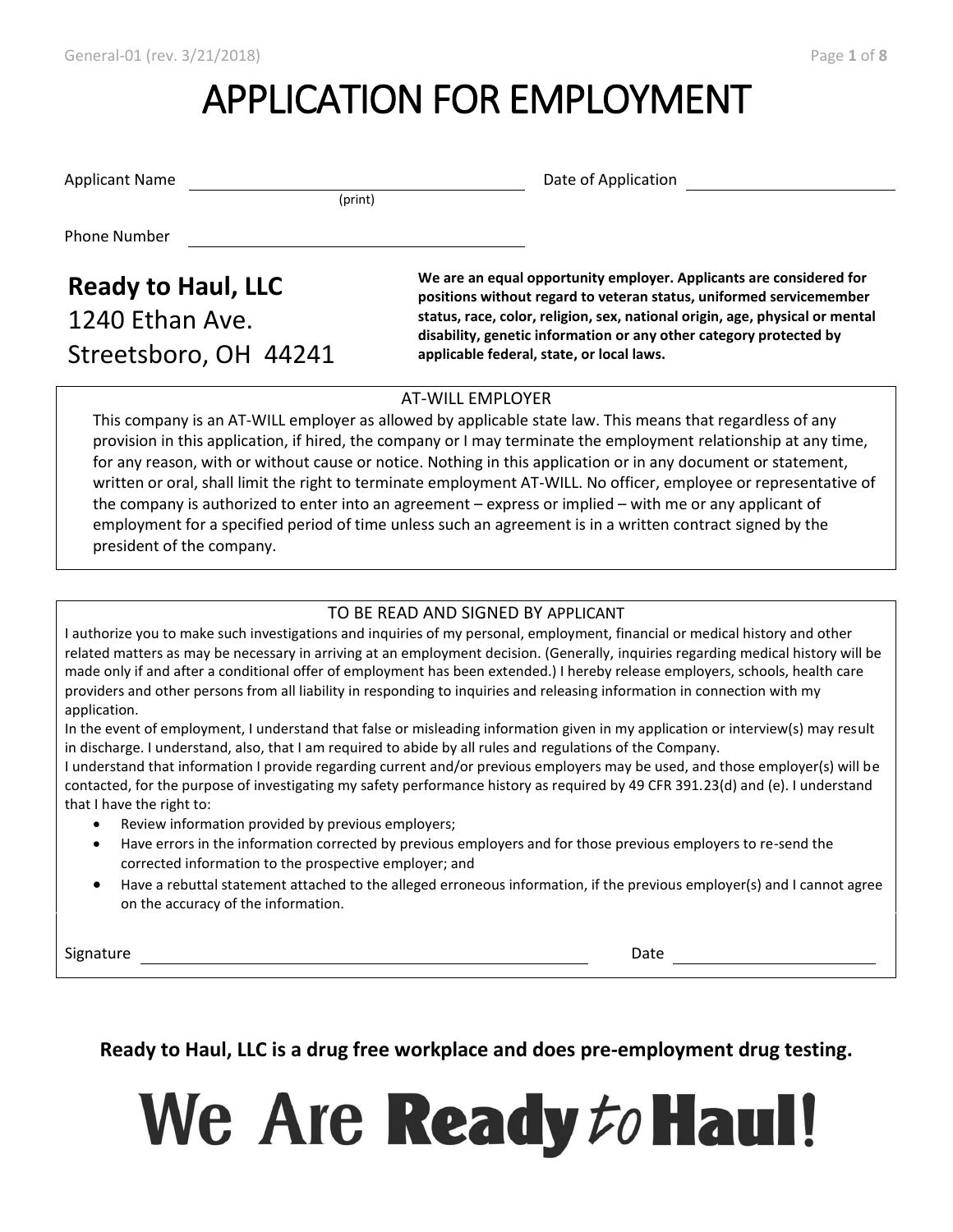# APPLICANT TO COMPLETE (please print)

| Name                                                                                                                                                                                           |                                   |                                                                                                                                                                  |                                  | Social Security No.                                                                                                         |                                                   |         |
|------------------------------------------------------------------------------------------------------------------------------------------------------------------------------------------------|-----------------------------------|------------------------------------------------------------------------------------------------------------------------------------------------------------------|----------------------------------|-----------------------------------------------------------------------------------------------------------------------------|---------------------------------------------------|---------|
|                                                                                                                                                                                                | First                             | Middle                                                                                                                                                           | Last                             |                                                                                                                             |                                                   |         |
|                                                                                                                                                                                                |                                   | List your addresses of residency for the past 3 years.                                                                                                           |                                  |                                                                                                                             |                                                   |         |
| <b>Current Address</b>                                                                                                                                                                         |                                   |                                                                                                                                                                  |                                  |                                                                                                                             |                                                   |         |
|                                                                                                                                                                                                | Street                            |                                                                                                                                                                  |                                  | City                                                                                                                        |                                                   |         |
|                                                                                                                                                                                                |                                   | Zip Code                                                                                                                                                         | Phone                            |                                                                                                                             | How Long?                                         | yr./mo. |
|                                                                                                                                                                                                | State                             |                                                                                                                                                                  |                                  |                                                                                                                             |                                                   |         |
| Previous<br>Addresses                                                                                                                                                                          | Street                            | City                                                                                                                                                             |                                  | State & Zip                                                                                                                 | How Long?                                         | yr./mo. |
|                                                                                                                                                                                                |                                   |                                                                                                                                                                  |                                  |                                                                                                                             | How Long?                                         |         |
|                                                                                                                                                                                                | Street                            | City                                                                                                                                                             |                                  | State & Zip                                                                                                                 |                                                   | yr./mo. |
|                                                                                                                                                                                                |                                   |                                                                                                                                                                  |                                  |                                                                                                                             | How Long?                                         |         |
|                                                                                                                                                                                                | Street                            | City                                                                                                                                                             |                                  | State & Zip                                                                                                                 |                                                   | yr./mo. |
|                                                                                                                                                                                                |                                   | Do you have the legal right to work in the United States?                                                                                                        |                                  |                                                                                                                             |                                                   |         |
| Date of Birth                                                                                                                                                                                  |                                   |                                                                                                                                                                  |                                  |                                                                                                                             |                                                   |         |
|                                                                                                                                                                                                |                                   |                                                                                                                                                                  |                                  | Can you provide proof of age?                                                                                               |                                                   |         |
|                                                                                                                                                                                                | (Required for Commercial Drivers) | If under the age of 18, can you produce the necessary work certificate at the time of employment?<br>Full-time $\Box$<br>Yes $\Box$ No<br>$\blacksquare$         | Part-time $\Box$ (specify hours) | Date on which you can start work if hired                                                                                   | Yes                                               | No.     |
|                                                                                                                                                                                                |                                   | Have you previously applied for employment with this Company?                                                                                                    |                                  | Yes $\vert$ No $\vert$ $\vert$                                                                                              | If yes, when?                                     |         |
|                                                                                                                                                                                                |                                   | Have you worked for this company before? Yes                                                                                                                     | No                               | Where?                                                                                                                      |                                                   |         |
|                                                                                                                                                                                                |                                   | To Rate of Pay                                                                                                                                                   |                                  |                                                                                                                             | Position <u>_______________</u>                   |         |
|                                                                                                                                                                                                |                                   |                                                                                                                                                                  |                                  |                                                                                                                             |                                                   |         |
|                                                                                                                                                                                                | Yes II                            | Noll                                                                                                                                                             |                                  | If not, how long since leaving last employment?                                                                             | <u> 1989 - Johann Barbara, martxa alemaniar a</u> |         |
|                                                                                                                                                                                                |                                   |                                                                                                                                                                  |                                  | Rate of pay expected                                                                                                        |                                                   |         |
| Type of employment desired?<br>Are you willing to work overtime?<br>Dates: From<br>Reason for leaving<br>Are you now employed?<br>Who referred you, if referred?<br>Have you ever been bonded? |                                   |                                                                                                                                                                  |                                  | Name of bonding company                                                                                                     |                                                   |         |
|                                                                                                                                                                                                |                                   |                                                                                                                                                                  | No                               |                                                                                                                             |                                                   |         |
|                                                                                                                                                                                                |                                   | Have you ever been convicted of a felony? Yes $\vert \vert$<br>Conviction of a crime is not an automatic bar to employment-all circumstances will be considered. |                                  | If yes, please explain fully on a separate sheet of paper.                                                                  |                                                   |         |
| (Answer only if a job requirement)                                                                                                                                                             |                                   |                                                                                                                                                                  |                                  | Is there any reason you might be unable to perform the functions of the job for which you have applied (as described in the |                                                   |         |
| provided job description)?                                                                                                                                                                     |                                   | Yes $\Box$ No                                                                                                                                                    |                                  |                                                                                                                             |                                                   |         |
| If yes, explain if you wish.                                                                                                                                                                   |                                   |                                                                                                                                                                  |                                  |                                                                                                                             |                                                   |         |

If applicable, below list any other names by which you have been know which may be necessary to allow us to confirm your work and educational record. For example, change of name, use of an assumed name, nickname, etc…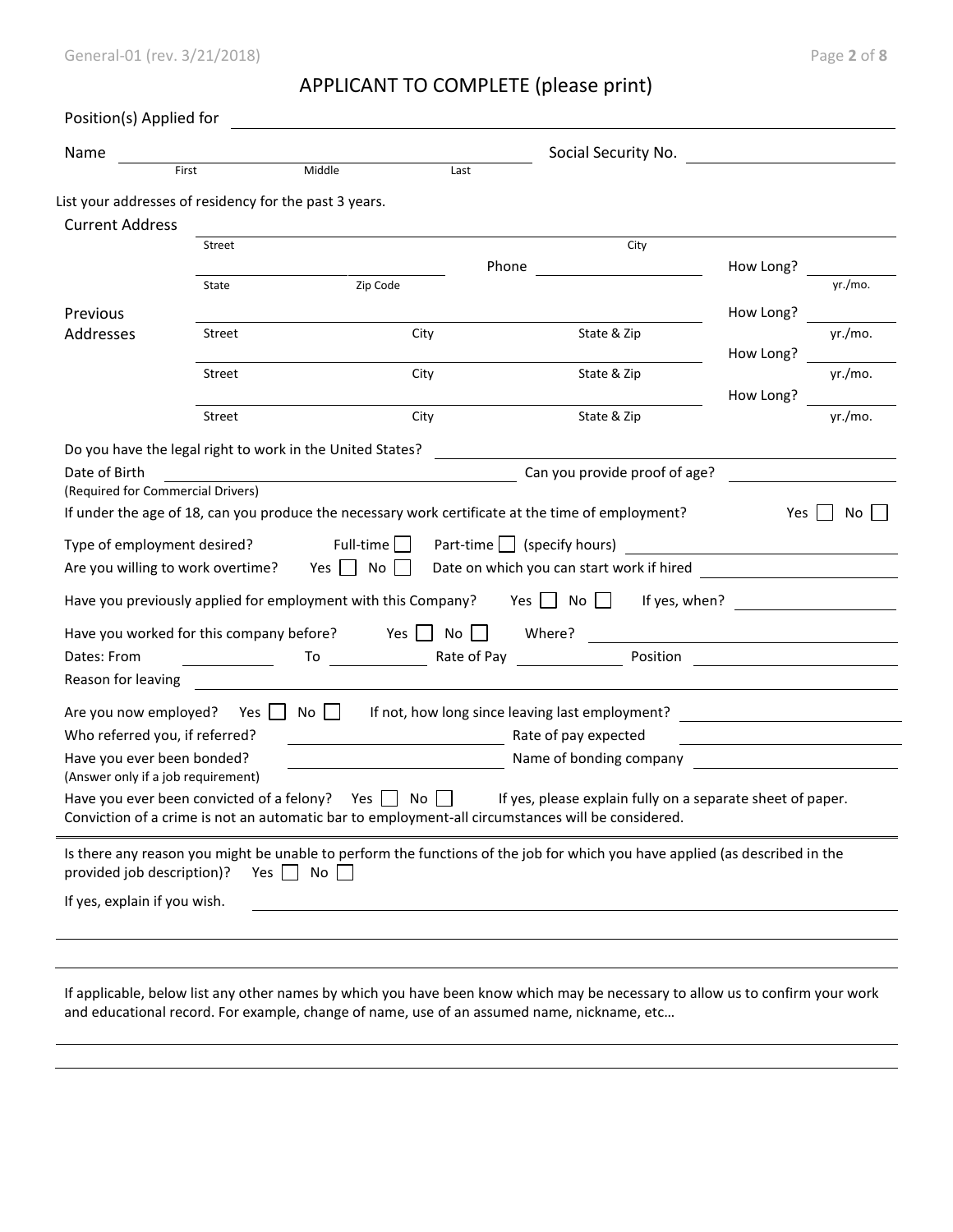#### EDUCATION

#### CIRCLE HIGHEST GRADE COMPLETED: 1 2 3 4 5 6 7 8 HIGH SCHOOL: 1 2 3 4 COLLEGE: 1 2 3 4

LAST SCHOOL ATTENDED

(NAME) (CITY, STATE)

#### EMPLOYMENT HISTORY

Provide information for at least the most recent ten (10) year period. Attach additional sheets if needed. If self-employed, supply firm name and business references. You may include any verifiable work performed on a volunteer basis, internships, or military service. Your failure to completely respond to each inquiry may disqualify you for consideration from employment. Do not answer "see résumé".

(NOTE: List employers in reverse order starting with the most recent. Add another sheet as necessary.)

All **commercial driver applicants** to drive in interstate commerce must provide the following information on all employers during the preceding 3 years. List complete mailing address, street number, city, state and zip code. Applicants to drive a commercial motor vehicle\* in intrastate or interstate commerce shall also provide an additional 7 years' information on those employers for whom the applicant operated such vehicle.

| <b>EMPLOYER</b> (most recent)                                                 |            |              |                 |                                                                                                                                                            |               | <b>DATE</b>               |     |  |
|-------------------------------------------------------------------------------|------------|--------------|-----------------|------------------------------------------------------------------------------------------------------------------------------------------------------------|---------------|---------------------------|-----|--|
| <b>NAME</b>                                                                   |            |              |                 | <b>FROM</b><br>MO.                                                                                                                                         | YR.           | T <sub>O</sub><br>MO.     | YR. |  |
| <b>ADDRESS</b>                                                                |            |              |                 |                                                                                                                                                            | POSITION HELD |                           |     |  |
| <b>CITY</b>                                                                   |            | <b>STATE</b> |                 | <b>ZIP</b>                                                                                                                                                 | SALARY/WAGE   |                           |     |  |
| <b>CONTACT PERSON</b>                                                         |            |              | <b>PHONE</b>    |                                                                                                                                                            |               | <b>REASON FOR LEAVING</b> |     |  |
| May we contact?                                                               | YES<br>NO. |              | If No, why not? |                                                                                                                                                            |               |                           |     |  |
| What will this employer say was the reason your employment terminated?        |            |              |                 |                                                                                                                                                            |               |                           |     |  |
| How much notice did you give when resigning?                                  |            |              |                 | If none, explain:                                                                                                                                          |               |                           |     |  |
| WERE YOU SUBJECT TO THE FMCSRs** WHILE EMPLOYED?<br><b>Commercial Drivers</b> |            |              |                 | <b>NO</b><br><b>YES</b>                                                                                                                                    |               |                           |     |  |
| Only (CDL's) $\rightarrow$                                                    |            |              |                 | WAS YOUR JOB DESIGNATED AS A SAFETY-SENSITIVE FUNCTION IN ANY DOT-REGULATED MODE SUBJECT TO THE<br>DRUG AND ALCOHOL TESTING REQUIREMENTS OF 49CFR PART 40? | <b>YES</b>    | <b>NO</b>                 |     |  |

| <b>EMPLOYER</b>                                                               |                         |              |                 |                                                                                                                                                            |                             | <b>DATE</b>               |     |  |
|-------------------------------------------------------------------------------|-------------------------|--------------|-----------------|------------------------------------------------------------------------------------------------------------------------------------------------------------|-----------------------------|---------------------------|-----|--|
| <b>NAME</b>                                                                   |                         |              |                 | <b>FROM</b><br>MO.                                                                                                                                         | YR.                         | T <sub>O</sub><br>MO.     | YR. |  |
| <b>ADDRESS</b>                                                                |                         |              |                 |                                                                                                                                                            | POSITION HELD               |                           |     |  |
| <b>CITY</b>                                                                   |                         | <b>STATE</b> |                 | ZIP                                                                                                                                                        | SALARY/WAGE                 |                           |     |  |
| <b>CONTACT PERSON</b>                                                         |                         |              | <b>PHONE</b>    |                                                                                                                                                            |                             | <b>REASON FOR LEAVING</b> |     |  |
| May we contact?                                                               | <b>YES</b><br><b>NO</b> |              | If No, why not? |                                                                                                                                                            |                             |                           |     |  |
| What will this employer say was the reason your employment terminated?        |                         |              |                 |                                                                                                                                                            |                             |                           |     |  |
| How much notice did you give when resigning?                                  |                         |              |                 | If none, explain:                                                                                                                                          |                             |                           |     |  |
| WERE YOU SUBJECT TO THE FMCSRs** WHILE EMPLOYED?<br><b>Commercial Drivers</b> |                         |              |                 | II YES                                                                                                                                                     | $\overline{\phantom{0}}$ NO |                           |     |  |
| Only (CDL's) $\rightarrow$                                                    |                         |              |                 | WAS YOUR JOB DESIGNATED AS A SAFETY-SENSITIVE FUNCTION IN ANY DOT-REGULATED MODE SUBJECT TO THE<br>DRUG AND ALCOHOL TESTING REQUIREMENTS OF 49CFR PART 40? | <b>YES</b>                  | I NO                      |     |  |

| <b>EMPLOYER</b>                                                               |                         |                     |                 |                                                                                                 | <b>DATE</b>   |                           |     |  |
|-------------------------------------------------------------------------------|-------------------------|---------------------|-----------------|-------------------------------------------------------------------------------------------------|---------------|---------------------------|-----|--|
| <b>NAME</b>                                                                   |                         |                     |                 | <b>FROM</b><br>MO.                                                                              | YR.           | T <sub>O</sub><br>MO.     | YR. |  |
| <b>ADDRESS</b>                                                                |                         |                     |                 |                                                                                                 | POSITION HELD |                           |     |  |
| <b>CITY</b>                                                                   |                         | <b>STATE</b><br>ZIP |                 |                                                                                                 | SALARY/WAGE   |                           |     |  |
| <b>CONTACT PERSON</b>                                                         |                         | <b>PHONE</b>        |                 |                                                                                                 |               | <b>REASON FOR LEAVING</b> |     |  |
| May we contact?                                                               | <b>YES</b><br><b>NO</b> |                     | If No, why not? |                                                                                                 |               |                           |     |  |
| What will this employer say was the reason your employment terminated?        |                         |                     |                 |                                                                                                 |               |                           |     |  |
| How much notice did you give when resigning?                                  |                         |                     |                 | If none, explain:                                                                               |               |                           |     |  |
| WERE YOU SUBJECT TO THE FMCSRs** WHILE EMPLOYED?<br><b>Commercial Drivers</b> |                         |                     |                 | <b>NO</b><br><b>YES</b>                                                                         |               |                           |     |  |
| Only (CDL's) $\rightarrow$                                                    |                         |                     |                 | WAS YOUR JOB DESIGNATED AS A SAFETY-SENSITIVE FUNCTION IN ANY DOT-REGULATED MODE SUBJECT TO THE |               |                           |     |  |
|                                                                               |                         |                     |                 | DRUG AND ALCOHOL TESTING REQUIREMENTS OF 49CFR PART 40?                                         | <b>YES</b>    | <b>NO</b>                 |     |  |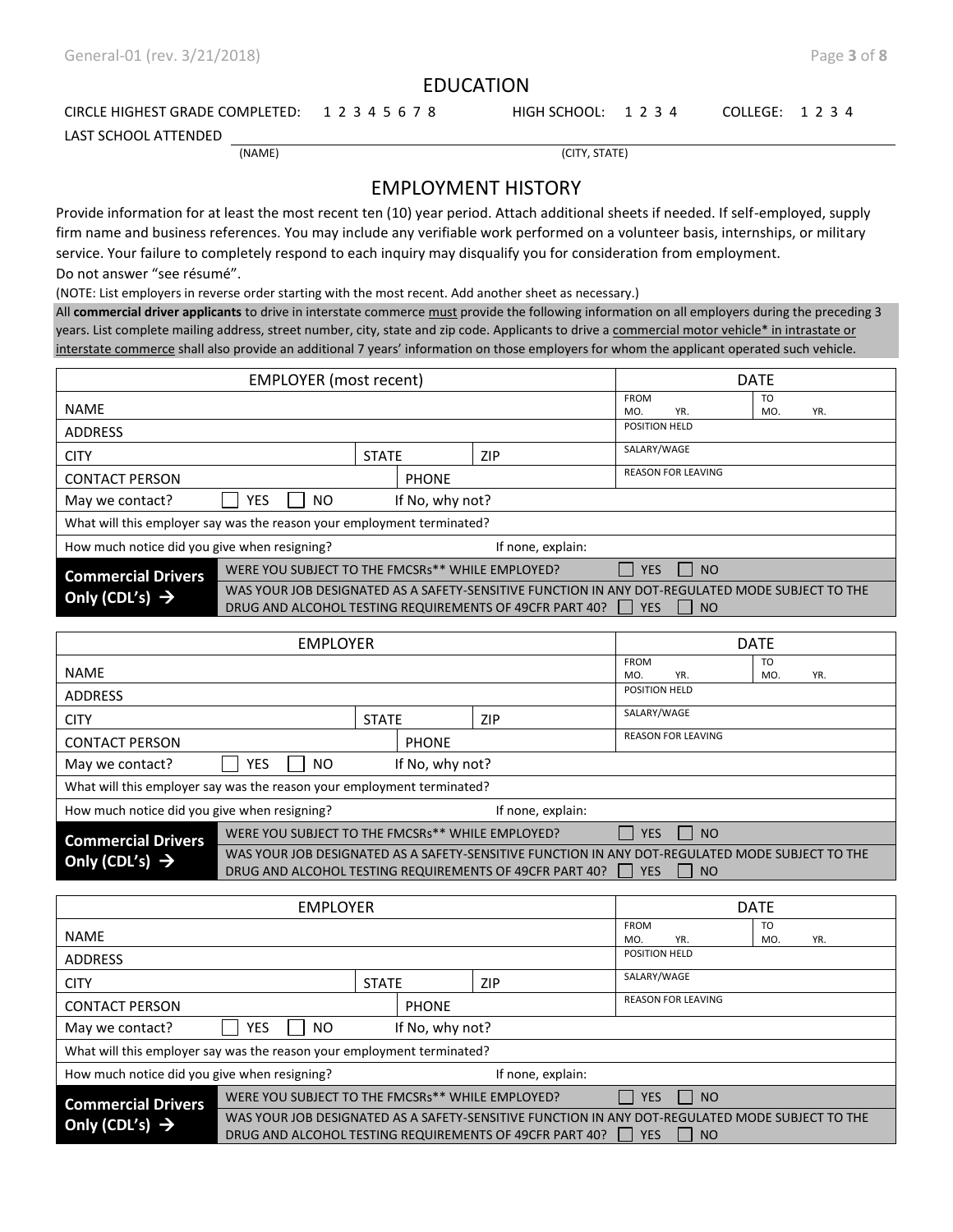## $EDLOV$ MENT HICTORY (continued)

|                                                                        |                                                  |                 | EMPLOYMENT HISTORY (continued)                                                                                                                             |                             |                         |  |
|------------------------------------------------------------------------|--------------------------------------------------|-----------------|------------------------------------------------------------------------------------------------------------------------------------------------------------|-----------------------------|-------------------------|--|
|                                                                        | <b>EMPLOYER</b>                                  |                 |                                                                                                                                                            | <b>DATE</b>                 |                         |  |
| <b>NAME</b>                                                            |                                                  |                 |                                                                                                                                                            | <b>FROM</b><br>MO.<br>YR.   | TO<br>MO.<br>YR.        |  |
| <b>ADDRESS</b>                                                         |                                                  |                 |                                                                                                                                                            | POSITION HELD               |                         |  |
| <b>CITY</b>                                                            |                                                  | <b>STATE</b>    | ZIP                                                                                                                                                        | SALARY/WAGE                 |                         |  |
| <b>CONTACT PERSON</b>                                                  |                                                  | <b>PHONE</b>    |                                                                                                                                                            | <b>REASON FOR LEAVING</b>   |                         |  |
| May we contact?                                                        | <b>YES</b><br><b>NO</b>                          | If No, why not? |                                                                                                                                                            |                             |                         |  |
| What will this employer say was the reason your employment terminated? |                                                  |                 |                                                                                                                                                            |                             |                         |  |
| How much notice did you give when resigning?                           |                                                  |                 | If none, explain:                                                                                                                                          |                             |                         |  |
| <b>Commercial Drivers</b>                                              | WERE YOU SUBJECT TO THE FMCSRs** WHILE EMPLOYED? |                 |                                                                                                                                                            | <b>YES</b><br><b>NO</b>     |                         |  |
| Only (CDL's) $\rightarrow$                                             |                                                  |                 | WAS YOUR JOB DESIGNATED AS A SAFETY-SENSITIVE FUNCTION IN ANY DOT-REGULATED MODE SUBJECT TO THE<br>DRUG AND ALCOHOL TESTING REQUIREMENTS OF 49CFR PART 40? | <b>YES</b><br><b>NO</b>     |                         |  |
|                                                                        | <b>EMPLOYER</b>                                  |                 |                                                                                                                                                            |                             | <b>DATE</b>             |  |
|                                                                        |                                                  |                 |                                                                                                                                                            | <b>FROM</b>                 | TO                      |  |
| <b>NAME</b>                                                            |                                                  |                 |                                                                                                                                                            | MO.<br>YR.<br>POSITION HELD | MO.<br>YR.              |  |
| <b>ADDRESS</b>                                                         |                                                  |                 |                                                                                                                                                            | SALARY/WAGE                 |                         |  |
| <b>CITY</b>                                                            |                                                  | <b>STATE</b>    | ZIP                                                                                                                                                        | REASON FOR LEAVING          |                         |  |
| <b>CONTACT PERSON</b>                                                  |                                                  | <b>PHONE</b>    |                                                                                                                                                            |                             |                         |  |
| May we contact?                                                        | YES<br><b>NO</b>                                 | If No, why not? |                                                                                                                                                            |                             |                         |  |
| What will this employer say was the reason your employment terminated? |                                                  |                 |                                                                                                                                                            |                             |                         |  |
| How much notice did you give when resigning?                           |                                                  |                 | If none, explain:                                                                                                                                          |                             |                         |  |
| <b>Commercial Drivers</b>                                              | WERE YOU SUBJECT TO THE FMCSRs** WHILE EMPLOYED? |                 | WAS YOUR JOB DESIGNATED AS A SAFETY-SENSITIVE FUNCTION IN ANY DOT-REGULATED MODE SUBJECT TO THE                                                            | <b>YES</b><br><b>NO</b>     |                         |  |
| Only (CDL's) $\rightarrow$                                             |                                                  |                 | DRUG AND ALCOHOL TESTING REQUIREMENTS OF 49CFR PART 40?                                                                                                    | <b>YES</b><br><b>NO</b>     |                         |  |
|                                                                        |                                                  |                 |                                                                                                                                                            |                             |                         |  |
|                                                                        | <b>EMPLOYER</b>                                  |                 |                                                                                                                                                            | <b>FROM</b>                 | <b>DATE</b><br>TO       |  |
| <b>NAME</b>                                                            |                                                  |                 |                                                                                                                                                            | MO.<br>YR.                  | MO.<br>YR.              |  |
| <b>ADDRESS</b>                                                         |                                                  |                 |                                                                                                                                                            | POSITION HELD               |                         |  |
| <b>CITY</b>                                                            |                                                  | <b>STATE</b>    | ZIP                                                                                                                                                        | SALARY/WAGE                 |                         |  |
| <b>CONTACT PERSON</b>                                                  |                                                  | <b>PHONE</b>    |                                                                                                                                                            | <b>REASON FOR LEAVING</b>   |                         |  |
| May we contact?                                                        | <b>YES</b><br><b>NO</b>                          | If No, why not? |                                                                                                                                                            |                             |                         |  |
| What will this employer say was the reason your employment terminated? |                                                  |                 |                                                                                                                                                            |                             |                         |  |
| How much notice did you give when resigning?                           |                                                  |                 | If none, explain:                                                                                                                                          |                             |                         |  |
| <b>Commercial Drivers</b>                                              | WERE YOU SUBJECT TO THE FMCSRs** WHILE EMPLOYED? |                 |                                                                                                                                                            | <b>NO</b><br><b>YES</b>     |                         |  |
| Only (CDL's) $\rightarrow$                                             |                                                  |                 | WAS YOUR JOB DESIGNATED AS A SAFETY-SENSITIVE FUNCTION IN ANY DOT-REGULATED MODE SUBJECT TO THE<br>DRUG AND ALCOHOL TESTING REQUIREMENTS OF 49CFR PART 40? | <b>YES</b><br><b>NO</b>     |                         |  |
| Have you ever been terminated or asked to resign from any job?         |                                                  |                 | Yes                                                                                                                                                        | No                          | If Yes, how many times? |  |

Have you ever been given the choice to resign rather than be terminated? Yes  $\Box$  No  $\Box$  If Yes, how many times?

If you answered Yes to any of the above three questions, please explain the circumstances of each occasion.

\*Includes vehicles having a GVWR of 26,001 lbs. or more, vehicles designed to transport 16 or more passengers (including the driver), or any size vehicle used to transport hazardous materials in a quantity requiring placarding.

Has your employment ever been terminated by mutual agreement? Yes  $\Box$  No  $\Box$  If Yes, how many times?

\*\*The Federal Motor Carrier Safety Regulations (FMCSRs) apply to anyone operating a motor vehicle on a highway in interstate commerce to transport passenger or property when the vehicle: (1) weights or has a GVWR of 10,001 pounds or more, (2) is designed or used to transport more than 8 passengers (including the driver), OR (3) is of any size and is used to transport hazardous materials in a quantity requiring placarding.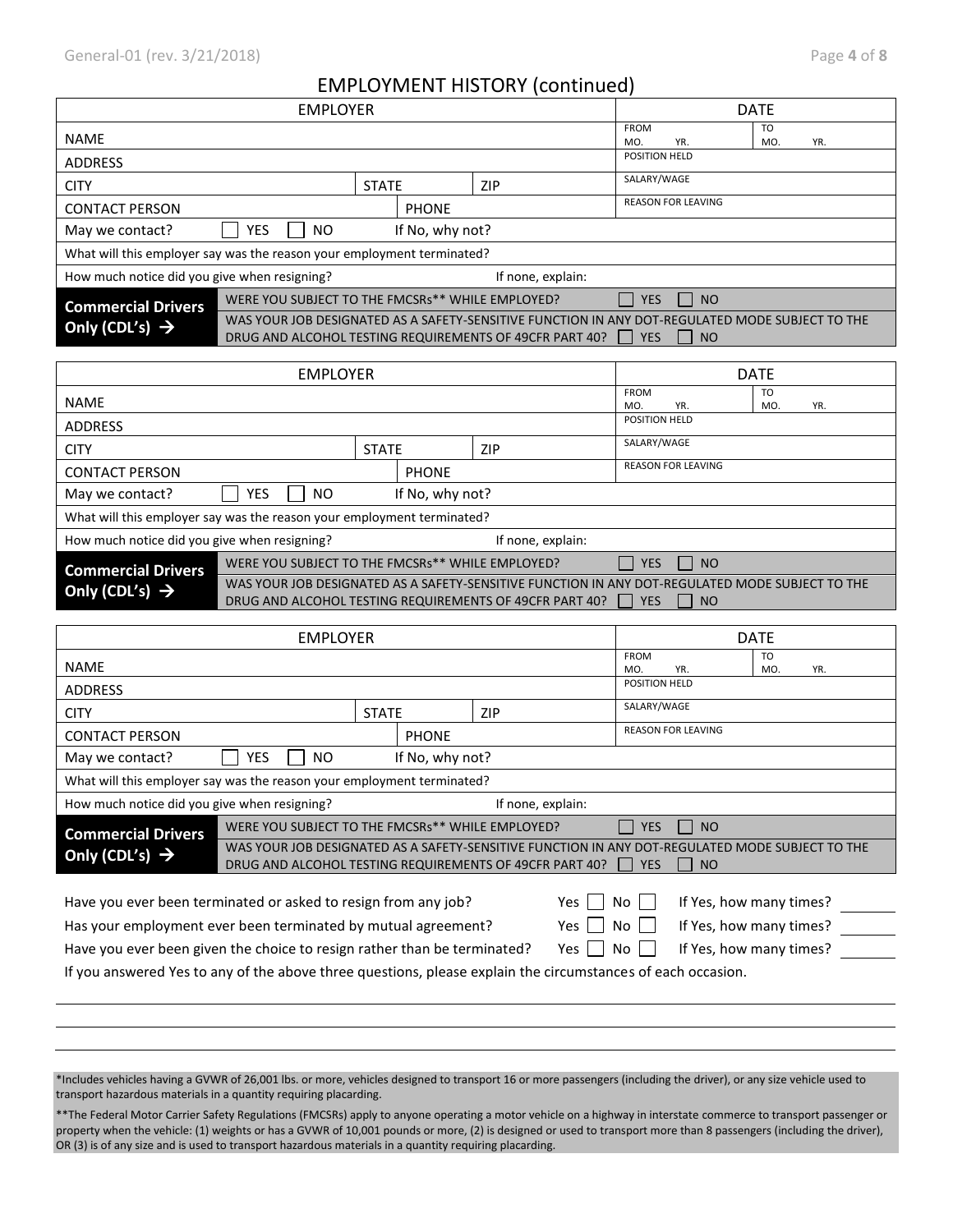#### EXPERIENCE AND QUALIFICATIONS – OTHER

LIST ANY SKILLS OR EXPERIENCE RELATED TO THE POSITION DESIRED

LIST COURSES AND TRAINING OTHER THAN SHOWN ELSEWHERE IN THIS APPLICATION

LIST SPECIAL EQUIPMENT OR TECHNICAL MATERIALS YOU CAN WORK WITH (NOT ALREADY SHOWN)

SHOW ANY TRUCKING, TRANSPORTATION OR OTHER EXPERIENCE THAT MAY HELP IN YOUR WORK FOR US

### **REFERENCES**

Please list the names of work related references we may contact. Individuals with no prior work experience may list school of volunteer-related references.

| <b>NAME</b> | <b>POSITION</b> | <b>COMPANY</b> | <b>WORK RELATIONSHIP</b>    | <b>TELEPHONE</b> |
|-------------|-----------------|----------------|-----------------------------|------------------|
|             |                 |                | (IE: supervisor, co-worker) |                  |
|             |                 |                |                             |                  |
|             |                 |                |                             |                  |
|             |                 |                |                             |                  |

Please list the names of personal references (not previous employers or relatives) who know you well that we may contact.

| <b>NAME</b> | <b>OCCUPATION</b> | <b>ADDRESS</b> | <b>TELEPHONE</b> | NUMBER OF          |
|-------------|-------------------|----------------|------------------|--------------------|
|             |                   |                |                  | <b>YEARS KNOWN</b> |
|             |                   |                |                  |                    |
|             |                   |                |                  |                    |
|             |                   |                |                  |                    |

### COMMERCIAL DRIVER LICENSE (CDL) APPLICANTS

**ACCIDENT RECORD** FOR THE PAST 3 YEARS OR MORE. IF NONE, WRITE **NONE**

|                      | <b>DATES</b> | NATURE OF ACCIDENT<br>(HEAD-ON, REAR-END, UPSET, ETC.) | <b>FATALITIES</b> | <b>INJURIES</b> | <b>HAZARDOUS</b><br><b>MATERIAL SPILL</b> |
|----------------------|--------------|--------------------------------------------------------|-------------------|-----------------|-------------------------------------------|
| <b>LAST ACCIDENT</b> |              |                                                        |                   |                 |                                           |
| <b>NEXT PREVIOUS</b> |              |                                                        |                   |                 |                                           |
| <b>NEXT PREVIOUS</b> |              |                                                        |                   |                 |                                           |
| <b>NEXT PREVIOUS</b> |              |                                                        |                   |                 |                                           |

(ATTACH SHEET IF MORE SPACE IS NEEDED)

**TRAFFIC CONVICTIONS** & FORFEITURES FOR PAST 3 YEARS (OTHER THAN PARKING VIOLATIONS) IF NONE, WRITE **NONE**

| <b>LOCATION</b> | <b>DATE</b> | <b>CHARGE</b>                               | PENALTY |
|-----------------|-------------|---------------------------------------------|---------|
|                 |             |                                             |         |
|                 |             |                                             |         |
|                 |             |                                             |         |
|                 |             | $(ATTACH$ CH CHEET IE MODE CDACE IC NEEDED) |         |

(ATTACH SHEET IF MORE SPACE IS NEEDED)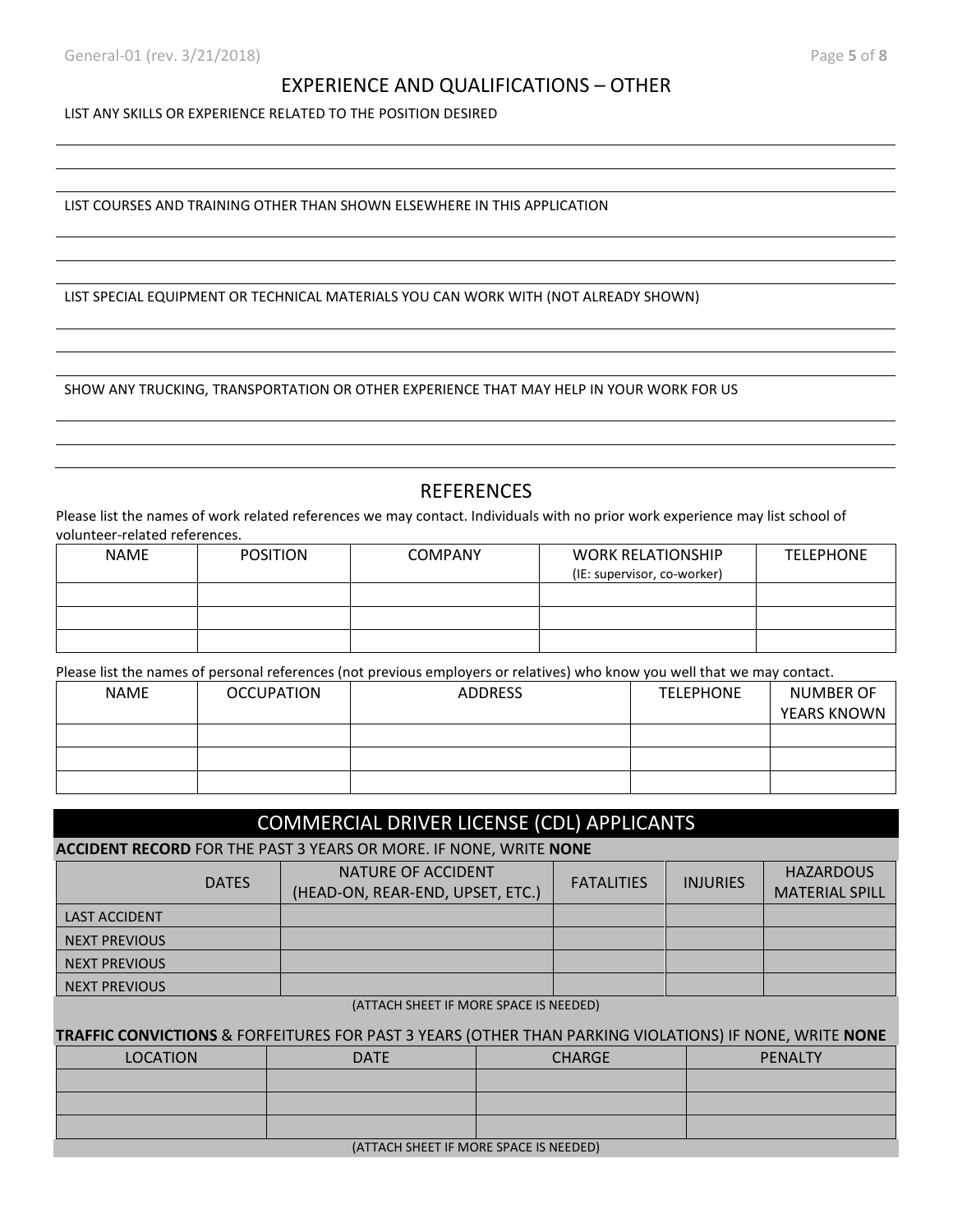## COMMERCIAL DRIVER LICENSE (CDL) APPLICANTS (continued)

|           | List all driver licenses or permits held in the past 3 years                                        |                                                                                      |             |             |                        |  |  |  |  |  |
|-----------|-----------------------------------------------------------------------------------------------------|--------------------------------------------------------------------------------------|-------------|-------------|------------------------|--|--|--|--|--|
|           |                                                                                                     | <b>STATE</b>                                                                         | LICENSE NO. | <b>TYPE</b> | <b>EXPIRATION DATE</b> |  |  |  |  |  |
|           | <b>DRIVER</b>                                                                                       |                                                                                      |             |             |                        |  |  |  |  |  |
|           | <b>LICENSES</b>                                                                                     |                                                                                      |             |             |                        |  |  |  |  |  |
|           |                                                                                                     |                                                                                      |             |             |                        |  |  |  |  |  |
| А.        |                                                                                                     | Have you ever been denied a license, permit or privilege to operate a motor vehicle? |             | <b>YES</b>  | <sub>NO</sub>          |  |  |  |  |  |
| <b>B.</b> | Has any license, permit or privilege ever been suspended or revoked?<br><b>YES</b><br><sub>NO</sub> |                                                                                      |             |             |                        |  |  |  |  |  |
|           | IF THE ANSWER TO EITHER A OR B IS YES, GIVE DETAILS                                                 |                                                                                      |             |             |                        |  |  |  |  |  |
|           |                                                                                                     |                                                                                      |             |             |                        |  |  |  |  |  |

#### **DRIVING EXPERIENCE** CHECK YES OR NO

| <b>CLASS OF EQUIPMENT</b>                                        |                      |                                 | <b>DATES</b> |         | APPROX. NO. OF |  |
|------------------------------------------------------------------|----------------------|---------------------------------|--------------|---------|----------------|--|
|                                                                  |                      | <b>CIRCLE TYPE OF EQUIPMENT</b> | FROM (M/Y)   | TO(M/Y) | MILES (TOTAL)  |  |
| <b>STRAIGHT TRUCK</b>                                            | $\Box$ YES $\Box$ NO | (VAN, TANK, FLAT, DUMP, REFR)   |              |         |                |  |
| <b>TRACTOR &amp; SEMI-TRAILER</b>                                | $\Box$ YES $\Box$ NO | (VAN, TANK, FLAT, DUMP, REFR)   |              |         |                |  |
| <b>TRACTOR - 2 TRAILERS</b>                                      | $\Box$ YES $\Box$ NO | (VAN, TANK, FLAT, DUMP, REFR)   |              |         |                |  |
| TRACTOR - 3 TRAILERS                                             | $\Box$ YES $\Box$ NO | (VAN, TANK, FLAT, DUMP, REFR)   |              |         |                |  |
| MOTORCOACH-SCHOOL BUS                                            | $\Box$ YES $\Box$ NO | More than 8 passengers          |              |         |                |  |
| <b>MOTORCOACH-SCHOOL BUS</b>                                     | $\Box$ YES $\Box$ NO | More than 15 passengers         |              |         |                |  |
| <b>OTHER</b>                                                     |                      |                                 |              |         |                |  |
| LIST STATES OPERATED IN FOR LAST FIVE YEARS:                     |                      |                                 |              |         |                |  |
|                                                                  |                      |                                 |              |         |                |  |
| SHOW SPECIAL COURSES OR TRAINING THAT WILL HELP YOU AS A DRIVER: |                      |                                 |              |         |                |  |
| WHICH SAFE DRIVING AWARDS DO YOU HOLD AND FROM WHOM?             |                      |                                 |              |         |                |  |

# ALL APPLICANTS

## TO BE READ AND SIGNED BY APPLICANT

I understand and agree that if driving is a requirement of the job for which I am applying, my employment and/or continued employment is contingent on possessing a valid driver's license for the state in which I reside and automobile liability insurance in an amount equal to the minimum required by the state where I reside.

I understand that this company may now have, or may establish, a DRUG-FREE workplace or drug and/or alcohol testing program consistent with applicable federal, state, and local law. If this company has such a program and I am offered a conditional offer of employment, I understand that if a pre-employment (post offer) drug and/or alcohol test is positive, the employment offer may be withdrawn. I agree to work under the conditions requiring a DRUG-FREE workplace, consistent with applicable federal, state and local law. I also understand that all employees of the location, pursuant to this company's policy and federal, state and local law, may be subject to urinalysis and/or blood screening or other medically recognized tests designed to detect the presence of alcohol or illegal or controlled drugs. If employed, I understand the taking of alcohol and/or drug tests is a condition of continual employment and I agree to undergo alcohol and drug testing consistent with this company's policies and applicable federal, state and local law.

If employed by this company, I understand and agree that this company, to the extent permitted by federal, state and local law, may exercise its right, without prior warning or notice, to conduct investigations of property (including, but not limited to, files, lockers, desks, vehicles, and computers) and, in certain circumstances, my personal property.

I understand and agree that as a condition of employment and to the extent permitted by federal, state and local law, I may be required to sign a confidentiality, restrictive covenant, and/or conflict of interest statement.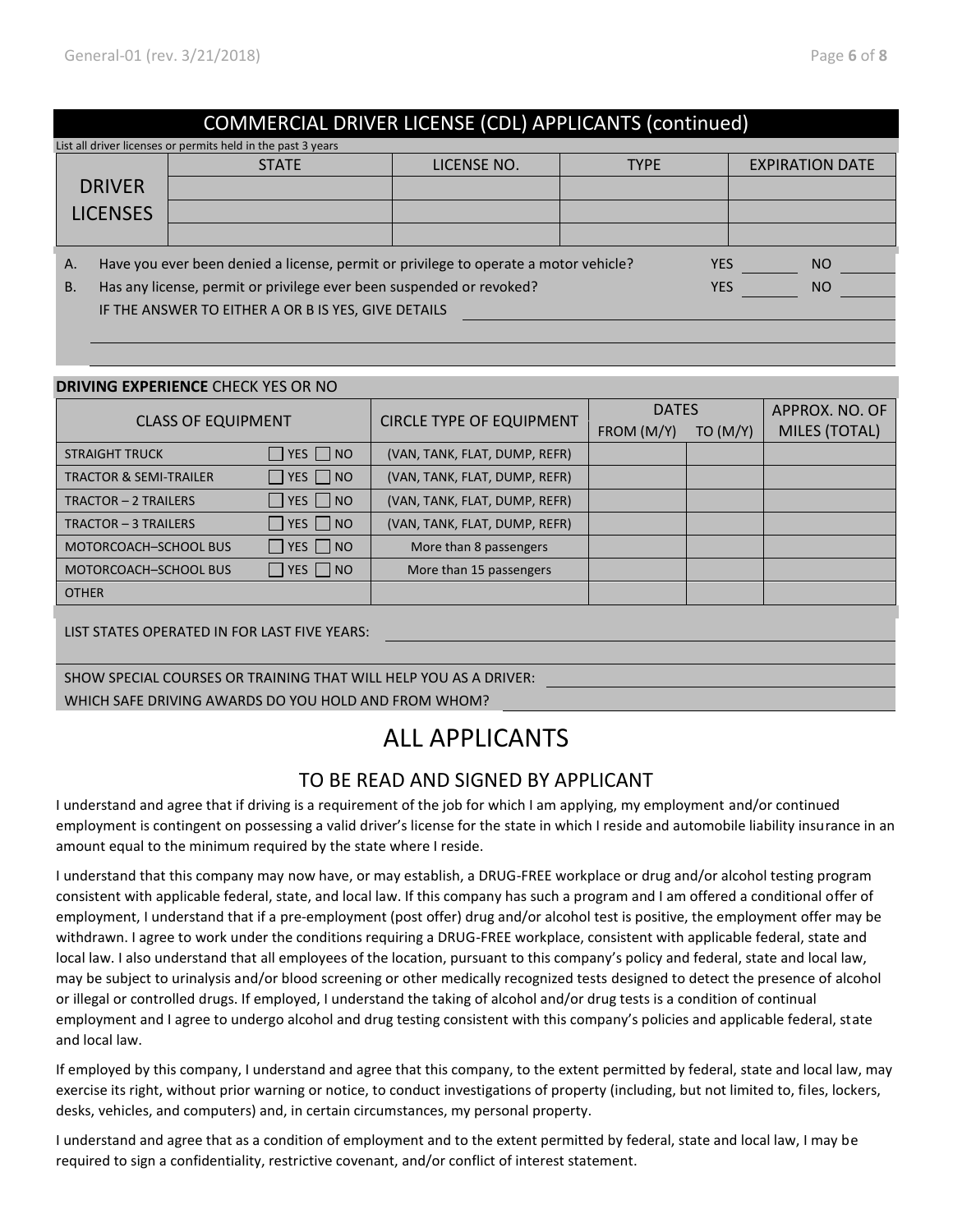#### General-01 (rev. 3/21/2018) Page **7** of **8**

I certify that all information on this application, my résumé, or supporting documents I may present during any interview is and will be complete and accurate to the best of my knowledge. I understand that any falsification, misrepresentation, or omission of any information may result in disqualification from consideration for employment or, if employed, disciplinary action, up to and including immediate dismissal.

This Company is an AT-WILL employer as allowed by applicable state law. This means that regardless of any provision in this application, if hired, the company or I may terminate the employment relationship at any time, for any reason, with or without cause or notice. Nothing in this application or in any document or statement, written or oral, shall limit the right to terminate employment AT-WILL. No officer, employee or representative of the company is authorized to enter into an agreement – express or implied – with me or any applicant of employment for a specified period of time unless such an agreement is in a written contract signed by the president of the Company.

If hired, I agree to conform to the rules and regulations of this Company, and I understand that this Company has complete discretion to modify such rules and regulations at any time, except that it will not modify its policy of employment AT-WILL.

I authorize this Company or its agents to confirm all statements contained in this application and/or résumé as it relates to the position I am seeking to the extent permitted by federal, state, or local law. I agree to complete any requisite authorization forms for the background investigation which may be permitted by federal, state, and/or local law. If applicable and allowed by law, I will receive separate written notification regarding the Company's intent to obtain "consumer reports".

I authorize and consent to, without reservation, any party or agency contacted by this employer to furnish the above-mentioned information. I hereby release, discharge, and hold harmless, to the extent permitted by federal, state, and local law, any party delivering information to the Company or its duly authorized representative pursuant to this authorization from any liability, claims, charges, or causes of action which I may have as a result of the delivery or disclosure of the above requested information. I hereby release from liability the Company and its representative seeking such information and all other persons, corporations, or organizations furnishing such information. Further, if hired, I authorize the Company to provide truthful information concerning my employment to future employers and hold the company harmless for providing such information.

If hired by this company, I understand that I will be required to provide genuine documentation establishing my identity and eligibility to be legally employed in the United States by this company. I also understand that this company employs only individuals who are legally eligible to work in the United States.

This application will be considered active for a maximum of sixty (60) days. If you wish to be considered for employment after that time, you must reapply.

This certifies that this application was completed by me, and that all entries on it and information in it are true and complete to the best of my knowledge.

Applicant Signature: The Contract of the Contract of the Contract of the Contract of the Contract of the Contract of the Contract of the Contract of the Contract of the Contract of the Contract of the Contract of the Contr

#### DO NOT SIGN UNTIL YOU HAVE READ ALL OF THE INFORMATION CONTAINED IN THIS APPLICATION.

If the applicant is a minor, the foregoing release and consent must be signed by the applicant's parent or legal guardian. Signature by the applicant's parent or legal guardian constitutes acknowledgement by the applicant and the applicant's parent or legal guardian that the Company, to the extent permitted by federal, state, and local law, can test the applicant for illegal or controlled substances, conduct inspections of property without notice, and communicate test results to the Company personnel who need to know, the applicant, and the applicant's parent or legal guardian.

Parent/Legal Guardian Witness

Date **Date Date Date Date Date Date Date Date Date Date**